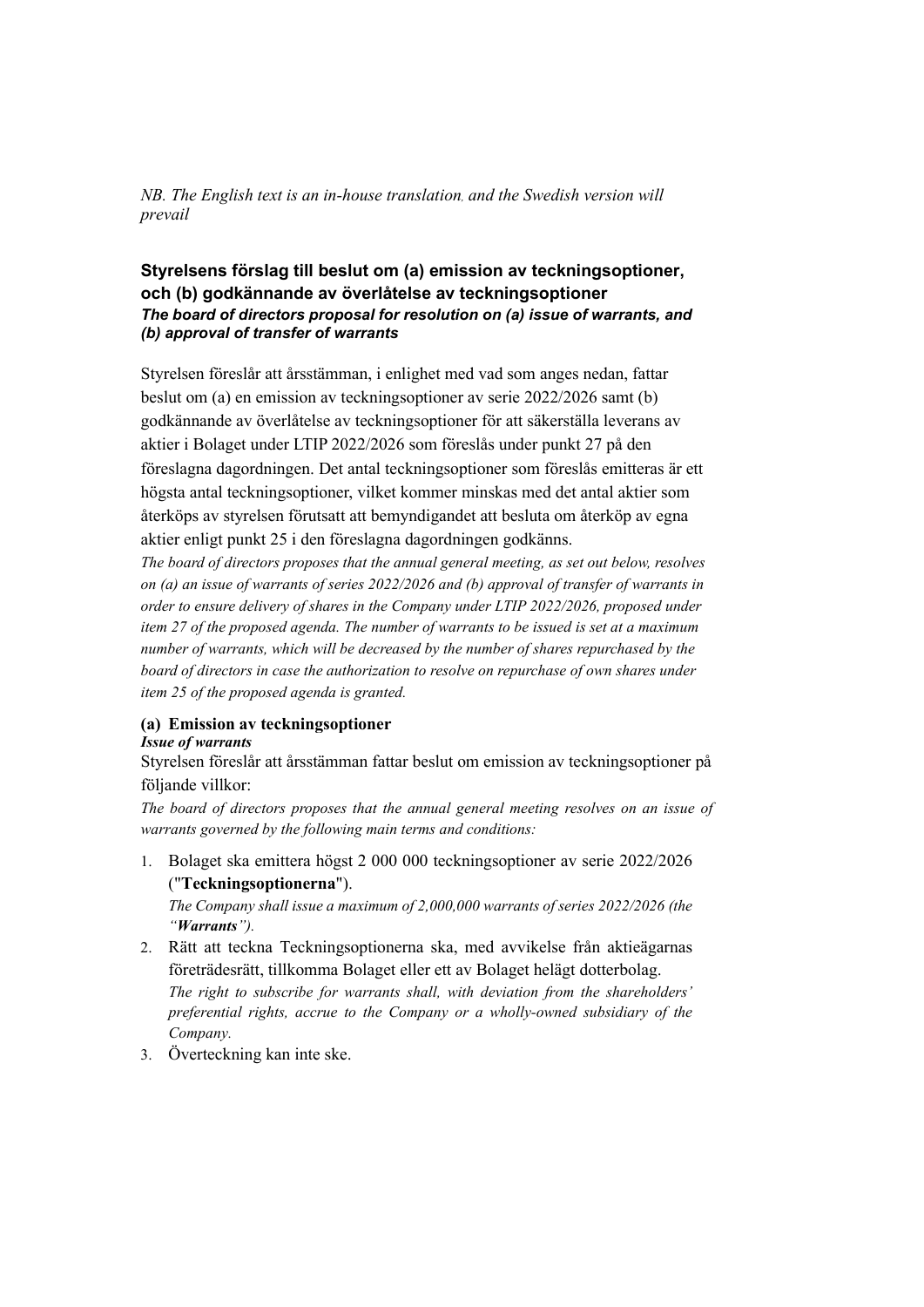### *Over-subscription shall not be permitted.*

*participants in LTIP 2022/2026.*

- 4. Teckningsoptionerna ska tecknas på separat teckningslista senast den 31 oktober 2022. Styrelsen äger rätt att förlänga teckningsperioden. Teckningsoptionerna tilldelas bolaget eller dotterbolaget vederlagsfritt. *The warrants shall be subscribed for on a separate subscription list no later than 31 October 2022. The board of directors shall have the right to extend the subscription period. The warrants shall be allotted to the Company or the subsidiary free of charge.*
- 5. Varje Teckningsoption ger innehavaren rätt att teckna en (1) ny aktie i Bolaget under tiden från och med den 1 januari 2026 till och med den 31 december 2026. Teckning får endast ske i enlighet med villkoren för LTIP 2022/2026 och för att möjliggöra leverans till deltagare i LTIP 2022/2026. *Each warrant shall entitle the holder to acquire one (1) new share in the Company during the period commencing on and including 1 January 2026 up to and including 31 December 2026. Subscription may only be carried out in accordance with the terms and conditions for LTIP 2022/2026 and in order to ensure delivery to the*
- 6. Teckningskursen vid utnyttjande av teckningsoptionen ska motsvara aktiens kvotvärde.

*The subscription price upon exercising the warrant shall correspond to the share's quota value.*

7. De nytecknade aktierna medför rätt till vinstutdelning första gången på den avstämningsdag för utdelning som infaller närmast efter det att aktierna registrerats på avstämningskonto.

*The newly subscribed shares shall entitle dividend for the first time on the record day which occurs after the shares have been registered on a reconciliation account.*

8. De fullständiga villkoren för Teckningsoptionerna framgår av styrelsens förslag till fullständiga villkor för Teckningsoptionerna. Som framgår därav kan teckningskursen, liksom antalet aktier som Teckningsoption berättigar till teckning av, komma att omräknas vid fondemission, nyemission samt i vissa andra fall.

*The full terms and conditions for the Warrants are presented in the board of director's proposal for complete terms and conditions for the Warrants. As set out therein, the subscription price, as well as the number of shares that a Warrant entitles subscription for, may be recalculated in the event of a bonus issue, new issue and in certain other cases.*

9. Ökningen av Bolagets aktiekapital kommer vid utnyttjande av Teckningsoptionerna att uppgå till högst 140 000 kronor, dock med förbehåll för den höjning som kan föranledas av att omräkning av teckningskursen och antalet aktier som varje Teckningsoption berättigar till teckning av kan komma att ske till följd av emissioner med mera.

*The increase in the Company's share capital will, upon exercising the Warrants, amount to no more than SEK 140,000, subject to the increase that may be caused by*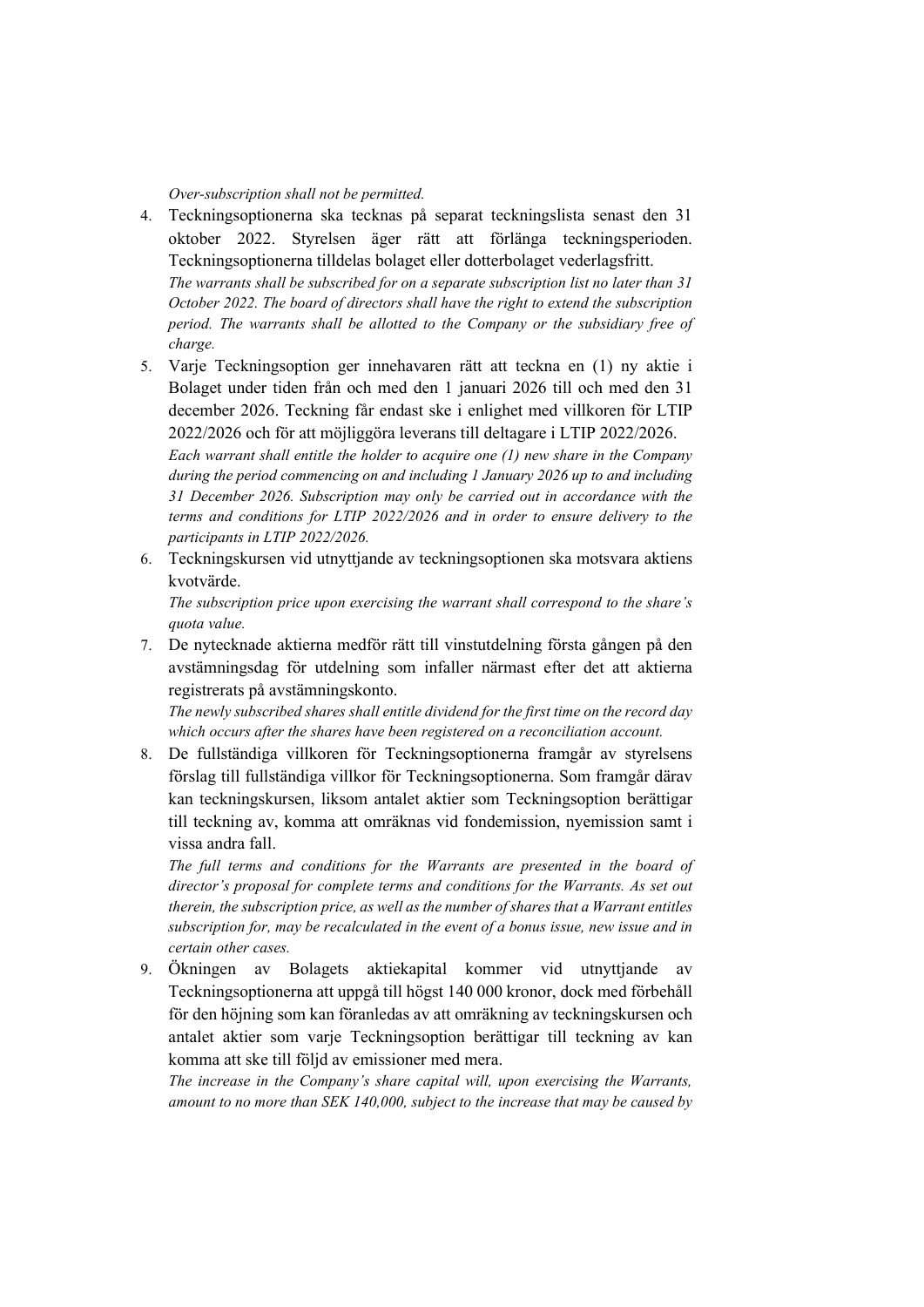*recalculation of the subscription price and the number of shares that each Warrant entitles subscription for may occur as a result of issues etcetera.*

10. Styrelsen bemyndigas att vidta de smärre justeringar i årsstämmans beslut som kan visa sig erforderliga i samband med registrering av Teckningsoptionerna hos Bolagsverket.

*The board of directors are authorised to make such minor adjustments as may be necessary in connection with the registration of the Warrants with the Swedish Companies Registration Office.*

11. Skälet till avvikelse från aktieägarnas företrädesrätt är att möjliggöra leverans av aktier i Bolaget under LTIP 2022/2026. *The reason for deviation of the shareholders' preferential rights is to ensure delivery of shares in the Company under LTIP 2022/2026.* 

# **(b) Godkännande av överlåtelse av teckningsoptioner**

*Approval of transfer of warrants*

Styrelsen föreslår att årsstämman godkänner: *The board of directors proposes that the annual general meeting approves:*

• att Bolaget eller dotterbolaget överlåter Teckningsoptioner till deltagare i LTIP 2022/2026,

*that the Company or the subsidiary transfers the Warrants to participants in LTIP 2022/2026,* 

• att Bolaget eller dotterbolaget överlåter Teckningsoptioner till tredje part med vilken Bolaget ingått avtal om utnyttjande av Teckningsoptionerna och leverans av aktier i Bolaget till deltagare i LTIP 2022/2026 i enlighet med villkoren för LTIP 2022/2026, och/eller,

*that the Company or the subsidiary transfers the Warrants to a third party with whom the Company has entered into an agreement regarding exercising the Warrants and delivery of shares in the Company to participants in LTIP 2022/2026 in accordance with the terms and conditions for LTIP 2022/2026, and/or,*

• att Bolaget eller dotterbolaget på annat sätt förfogar över Teckningsoptionerna för att säkerställa Bolagets åtaganden i anledning av LTIP 2022/2026.

*that the Company or the subsidiary otherwise disposes of the Warrants in order to ensure the Company's obligation in connection with LTIP 2022/2026.*

### **Majoritetskrav**

### *Majority requirements*

För beslut i enlighet med styrelsens förslag enligt ovan krävs att aktieägare representerande minst nio tiondelar av såväl de avgivna rösterna som vid årsstämman företrädda aktierna biträder beslutet.

*A resolution in accordance with the proposal by the board of directors set out above is valid only where supported by shareholders holding not less than nine-tenths of both the votes cast and the shares represented at the annual general meeting.*